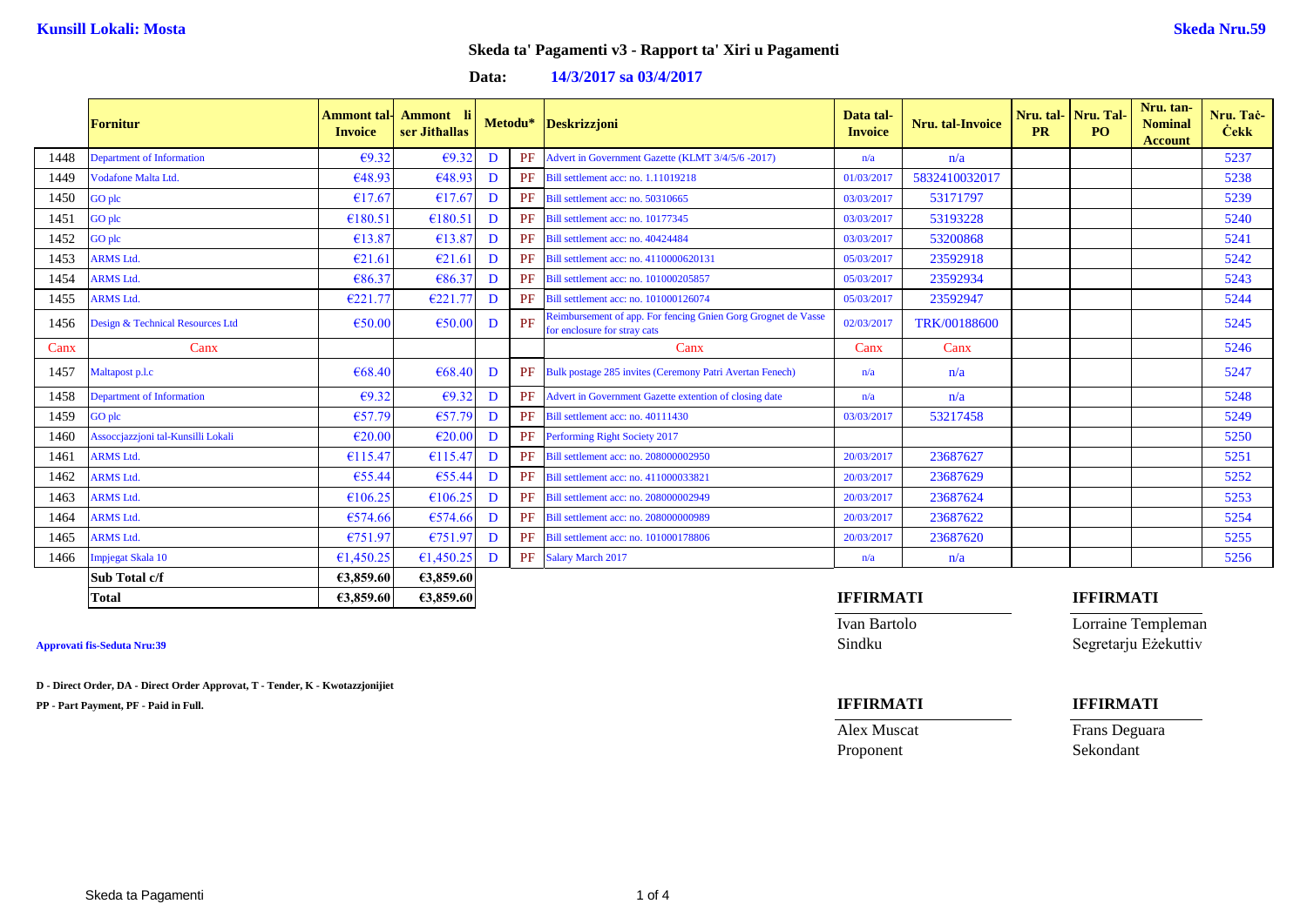## **Data: 14/3/2017 sa 03/4/2017**

|      | <b>Fornitur</b>                       | <b>Invoice</b> | <b>Ammont tal- Ammont</b> li<br>ser Jithallas | Metodu* |    | <b>Deskrizzjoni</b>                                                     | Data tal-<br><b>Invoice</b> | <b>Nru.</b> tal-Invoice | <b>PR</b> | Nru. tal- Nru. Tal-<br>PO. | Nru. tan-<br><b>Nominal</b><br><b>Account</b> | Nru. Tač-<br><b>Cekk</b> |
|------|---------------------------------------|----------------|-----------------------------------------------|---------|----|-------------------------------------------------------------------------|-----------------------------|-------------------------|-----------|----------------------------|-----------------------------------------------|--------------------------|
| 1467 | Impjegat Skala 10                     | €1,486.25      | 61,486.25                                     | D       | PF | Salary March 2017                                                       | n/a                         | n/a                     |           |                            |                                               | 5257                     |
| 1468 | Impjegat Skala 10                     | €1,566.25      | €1,566.25                                     | D       | PF | Salary March 2017                                                       | n/a                         | n/a                     |           |                            |                                               | 5258                     |
| 1469 | Impjegat Skala 10                     | €1,428,40      | £1,428.40                                     | D       | PF | Salary March 2017                                                       | n/a                         | n/a                     |           |                            |                                               | 5259                     |
| 1470 | Impjegat Skala 13                     | €734.81        | €734.81                                       | D       | PF | Salary March 2017                                                       | n/a                         | n/a                     |           |                            |                                               | 5260                     |
| 1471 | Impjegat Skala 13                     | €1,228.34      | £1,228.34                                     | D       | PF | Salary March 2017                                                       | n/a                         | n/a                     |           |                            |                                               | 5261                     |
| 1472 | Segretarju Ezekuttiv Skala 5          | E2,460.55      | E2,460.55                                     | D       | PF | Salary March 2017                                                       | n/a                         | n/a                     |           |                            |                                               | 5262                     |
| 1473 | Onorarju tas-Sindku                   | €965.28        | €965.28                                       | D       | PF | Salary March 2017                                                       | n/a                         | n/a                     |           |                            |                                               | 5263                     |
| 1474 | <b>Commissioner of Inland Revenue</b> | 63,794.53      | 63,794.53                                     | D       | PF | NI & FSS March 2017                                                     | n/a                         | n/a                     |           |                            |                                               | 5264                     |
| 1475 | <b>Bitmac Works Ltd</b>               | €866.99        | €866.99                                       | D       |    | IRR & Blackflex for patching                                            | 07/03/2017                  | 138370                  |           | 1314                       | 2310/002                                      | 5265                     |
| 1476 | $C&X$ Ironmongery                     | €162.00        | €162.00                                       | D       | PF | 30lts Sigmacryl Mix                                                     | 23/02/2017                  | 8234                    |           | 1285                       | 2210/002                                      | 5266                     |
| 1477 | <b>H</b> Formosa Company Ltd          | €5,089.08      | €5,089.08                                     | D       | PF | Hire of Day Centre 7.2.2017 - 6.5.2017 & Garage 23.2.2017 -<br>22.5.207 | 01/03/2017                  | CAR/1/17                |           |                            | 2400                                          | 5267                     |
| 1478 | Daniel Galea                          | £1,174.75      | €1,174.75                                     | T       | PF | Accounting Services from Oct 2016 till Dec 2016                         | 27/03/2017                  | INV/ML/DG/117           |           |                            |                                               | 5268                     |
| 1479 | <b>DP Road Construction Ltd</b>       | €8,010.05      | €8,010.05                                     | T       | PF | Resurfacing of Triq l-Imsiebah 10%                                      | 02/04/2017                  | 184                     |           |                            | 4108                                          | 5269                     |
| 1480 | Frankie Mifsud                        | €143.00        | $\epsilon$ 293.00                             | D       | PF | Changing of toilet and opening blockage                                 | 31/01/2017                  | 10022                   |           | 1283                       | 2310/003                                      | 5270                     |
| 1481 | <b>Frankie Mifsud</b>                 | €75.00         |                                               | D       | PF | Opening blockage at Mosta Public Convenience                            | 01/03/2017                  | 10021                   |           | 1315                       | 2310/003                                      | 5270                     |
| 1482 | Frankie Mifsud                        | €75.00         |                                               | D       | PF | Opening blockage at Mosta Public Convenience                            | 31/01/2017                  | 10020                   |           | 1288                       | 2310/003                                      | 5270                     |
| 1483 | <b>Jade Sofas</b>                     | €283.20        | €283.20                                       | D       | PF | Upholstery of 6 chairs                                                  | 14/03/2017                  | C20/17                  |           | 1318                       | 2330                                          | 5271                     |
| 1484 | immy Muscat                           | €1,397.50      | £1,397.50                                     | T       | PF | <b>Bulky refuse collection February 2017</b>                            | 28/02/2017                  | 002/17                  |           |                            | 3042                                          | 5272                     |
| 1485 | LESA                                  | 6322.00        | €322.00                                       | D       | PF | 4 wardens services rendered on 7/1/2017                                 | 31/01/2017                  | 01/LESA/2017            |           | 1286                       | 2265                                          | 5273                     |
| 1486 | Maria Karlsson LL.D                   | €75.00         | €75.00                                        | D       | PF | 2 Oaths administrated on 13th December 2016                             | 08/03/2017                  | 002/2017                |           |                            |                                               | 5274                     |
|      | Sub Total c/f                         | €31,337.98     | €31,337.98                                    |         |    |                                                                         |                             |                         |           |                            |                                               |                          |
|      | Sub Total b/f                         | €3,859.60      | €3,859.60                                     |         |    |                                                                         |                             |                         |           |                            |                                               |                          |

**D - Direct Order, DA - Direct Order Approvat, T - Tender, K - Kwotazzjonijiet**

**PP - Part Payment, PF - Paid in Full. IFFIRMATI IFFIRMATI**

### **Total €35,197.58 €35,197.58 IFFIRMATI IFFIRMATI**

Proponent Sekondant

Ivan Bartolo **Lorraine Templeman** Approvati fis-Seduta Nru:39 Sindku Segretarju Eżekuttiv

Alex Muscat Frans Deguara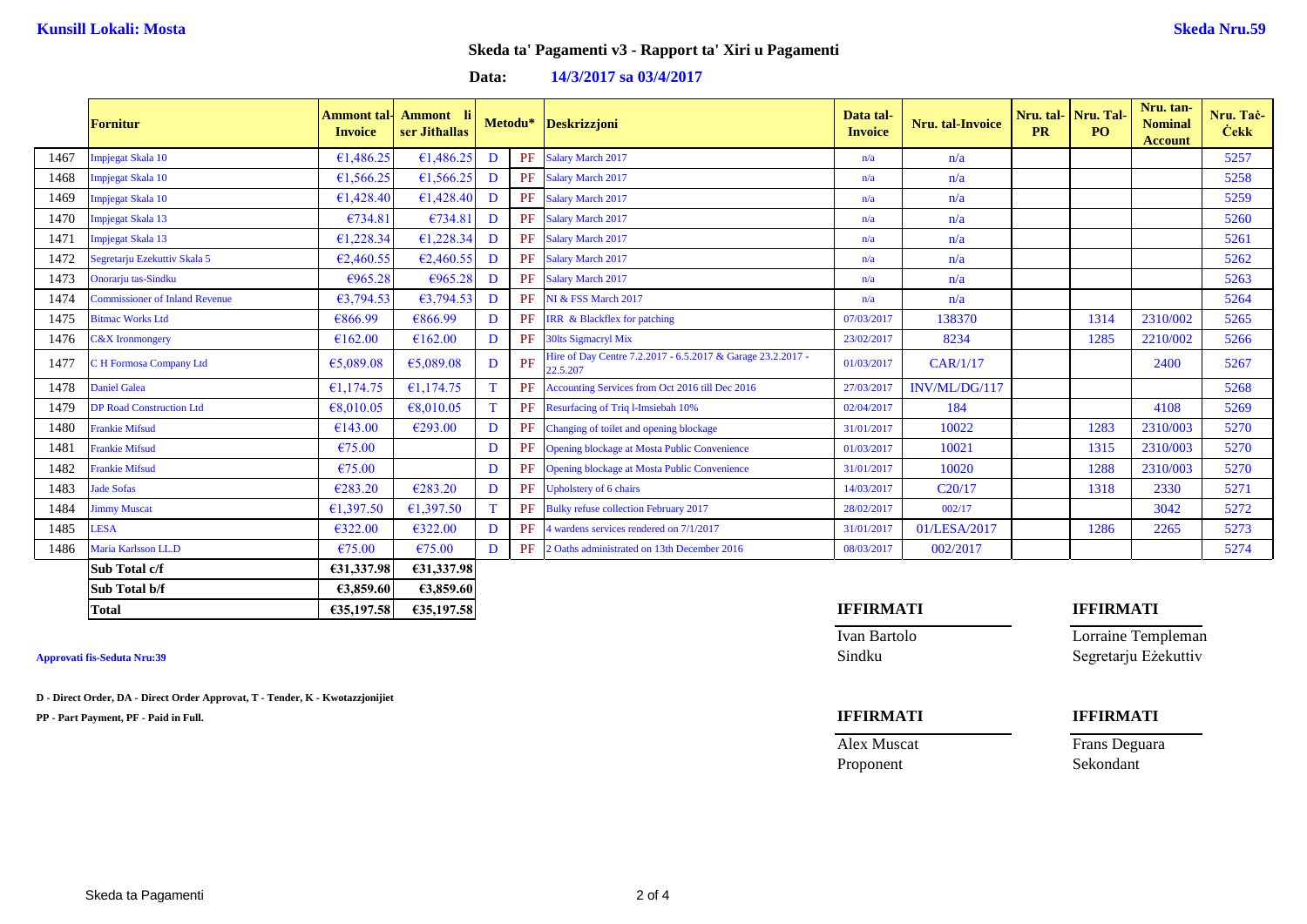# **Data: 14/3/2017 sa 03/4/2017**

|      | <b>Fornitur</b>                          | Ammont tal·l<br><b>Invoice</b> | Ammont li<br>ser Jithallas | Metodu*      |    | <b>Deskrizzjoni</b>                                   | Data tal-<br><b>Invoice</b> | Nru. tal-Invoice | <b>PR</b> | Nru. tal- Nru. Tal-<br>PO. | Nru. tan-<br><b>Nominal</b><br><b>Account</b> | Nru. Tač-<br><b>Cekk</b> |
|------|------------------------------------------|--------------------------------|----------------------------|--------------|----|-------------------------------------------------------|-----------------------------|------------------|-----------|----------------------------|-----------------------------------------------|--------------------------|
| 1487 | Mifsud & Abela Advocates                 | €500.00                        | €1,000.00                  |              | PF | <b>Legal Services January 2017</b>                    | 21/03/2017                  | 6                |           |                            | 3140                                          | 5275                     |
| 1488 | Mifsud & Abela Advocates                 | €500.00                        |                            |              | PF | <b>Legal Services February 2017</b>                   | 21/03/2017                  | -7               |           |                            | 3140                                          | 5275                     |
| 1489 | <b>Noel Fabri</b>                        | €147.90                        | €147.90                    | D            | PF | Library Service January - February 2017               | 13/03/2017                  |                  |           |                            | 2995                                          | 5276                     |
| 1490 | <b>Paramount Coaches</b>                 | $\epsilon$ 70.80               | $\epsilon$ 70.80           | D            | PF | Transport to Mdina 05/1/2017 (Harga)                  | 31/01/2017                  | PRMT10003949     |           | 1287                       | 3360                                          | 5277                     |
| 1491 | <b>PwC Malta Technology Services Ltd</b> | E929.25                        | E929.25                    |              | PF | IT Services rendered in February 2017                 | 06/03/2017                  | MLT37200159      |           |                            | 3110                                          | 5278                     |
| 1492 | <b>Silver Star Transport Ltd</b>         | €207.68                        | €207.68                    |              | PF | <b>Transport Service Day Centre February 2017</b>     | 28/02/2017                  | 10004533         |           |                            |                                               | 5279                     |
| 1493 | The Lighthouse Keepers                   | €34.82                         | €34.82                     |              | PF | <b>Street Lighting Maintenance (W152)</b>             | 24/1/2017                   | 2790             |           |                            | 3010                                          | 5280                     |
| 1494 | The Lighthouse Keepers                   | €37.50                         | €37.50                     |              | PF | <b>Street Lighting Maintenance (W762)</b>             | 24/1/2017                   | 2791             |           |                            | 3010                                          | 5280                     |
| 1495 | The Lighthouse Keepers                   | €119.70                        | €119.70                    |              | PF | <b>Street Lighting Maintenance (W636)</b>             | 17/2/2017                   | 2792             |           |                            | 3010                                          | 5280                     |
| 1496 | The Lighthouse Keepers                   | €34.82                         | €34.82                     |              | PF | <b>Street Lighting Maintenance (W641)</b>             | 17/02/2017                  | 2793             |           |                            | 3010                                          | 5280                     |
| 1497 | The Lighthouse Keepers                   | $\epsilon$ 22.40               | E22.40                     |              | PF | <b>Street Lighting Maintenance (W577)</b>             | 17/02/2017                  | 2794             |           |                            | 3010                                          | 5280                     |
| 1498 | The Lighthouse Keepers                   | €35.53                         | C35.53                     |              | PF | <b>Street Lighting Maintenance (W240)</b>             | 17/02/2017                  | 2795             |           |                            | 3010                                          | 5280                     |
| 1499 | The Lighthouse Keepers                   | €47.08                         | €47.08                     | $\mathbf{T}$ | PF | <b>Street Lighting Maintenance (W569)</b>             | 17/02/2017                  | 2796             |           |                            | 3010                                          | 5280                     |
| 1500 | The Lighthouse Keepers                   | €21.61                         | E21.61                     | $\mathbf{T}$ | PF | <b>Street Lighting Maintenance (W306)</b>             | 17/02/2017                  | 2797             |           |                            | 3010                                          | 5280                     |
| 1501 | The Lighthouse Keepers                   | €65.44                         | €65.44                     |              | PF | <b>Street Lighting Maintenance (W867)</b>             | 12/1/2017                   | 2798             |           |                            | 3010                                          | 5280                     |
| 1502 | The Lighthouse Keepers                   | €34.82                         | 634.82                     |              | PF | <b>Street Lighting Maintenance (T004)</b>             | 24/1/2017                   | 2799             |           |                            | 3010                                          | 5280                     |
| 1503 | The Lighthouse Keepers                   | €33.83                         | €33.83                     |              |    | <b>Street Lighting Maintenance (T003)</b>             | 17/02/2017                  | 2800             |           |                            | 3010                                          | 5280                     |
| 1504 | The Lighthouse Keepers                   | 637.50                         | $\epsilon$ 37.50           |              | PF | <b>Street Lighting Maintenance (W205)</b>             | 24/1/2017                   | 2801             |           |                            | 3010                                          | 5280                     |
| 1505 | The Lighthouse Keepers                   | €214.35                        | €214.35                    |              |    | <b>Street Lighting Maintenance (New Installation)</b> | 24/03/2017                  | 2802             |           |                            | 3010                                          | 5280                     |
| 1506 | The Lighthouse Keepers                   | €214.35                        | €214.35                    |              | PF | <b>Street Lighting Maintenance (New Installation)</b> | 24/03/2017                  | 2803             |           |                            | 3010                                          | 5280                     |
|      | Sub Total c/f                            | €3,309.38                      | €3,309.38                  |              |    |                                                       |                             |                  |           |                            |                                               |                          |
|      | Sub Total b/f                            | €35,197.58                     | €35,197.58                 |              |    |                                                       |                             |                  |           |                            |                                               |                          |

**D - Direct Order, DA - Direct Order Approvat, T - Tender, K - Kwotazzjonijiet**

**PP - Part Payment, PF - Paid in Full. IFFIRMATI IFFIRMATI**

### **Total €38,506.96 €38,506.96 IFFIRMATI IFFIRMATI**

Ivan Bartolo Lorraine Templeman **Approvati fis-Seduta Nru:39** Sindku Segretarju Eżekuttiv

Alex Muscat Frans Deguara Proponent Sekondant